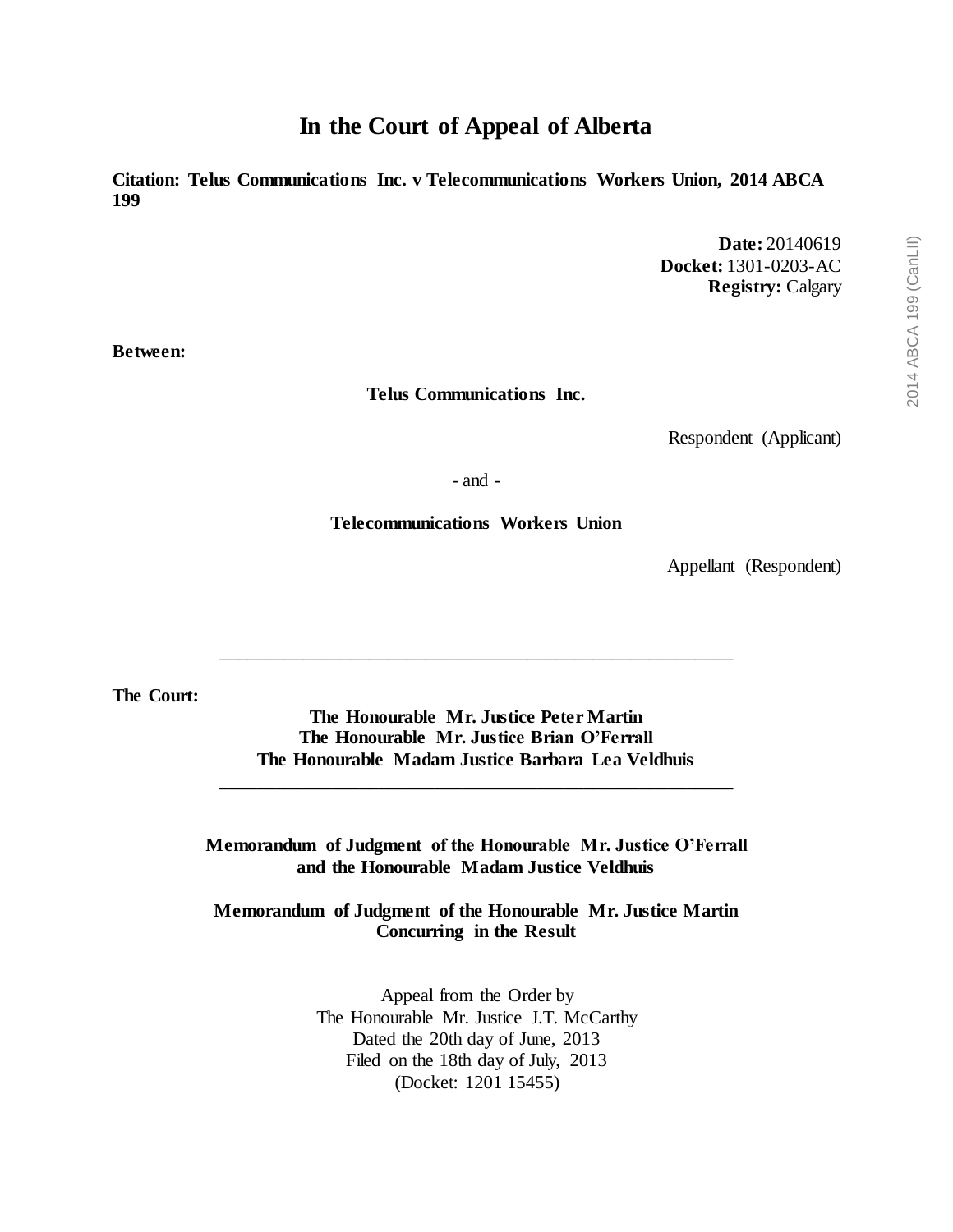## **Memorandum of Judgment** \_\_\_\_\_\_\_\_\_\_\_\_\_\_\_\_\_\_\_\_\_\_\_\_\_\_\_\_\_\_\_\_\_\_\_\_\_\_\_\_\_\_\_\_\_\_\_\_\_\_\_\_\_\_\_

\_\_\_\_\_\_\_\_\_\_\_\_\_\_\_\_\_\_\_\_\_\_\_\_\_\_\_\_\_\_\_\_\_\_\_\_\_\_\_\_\_\_\_\_\_\_\_\_\_\_\_\_\_\_\_

### **The Majority:**

#### **I. Introduction**

[1] Telecommunications Workers Union appeals from a judicial review decision quashing a labour arbitration award and the resulting remedy. For the reasons that follow, the appeal is dismissed.

#### **II. Background Facts**

[2] The issue arose from the termination of a service technician who worked for Telus Communications Inc. The facts are set out in detail in the chamber judge's decision reported at 2013 ABQB 355, so we will only briefly state them here.

[3] On June 24, 2011, the grievor asked to have July 3, 2011 off to play in a slo-pitch tournament, but his request was denied due to staffing concerns. On the morning of July 3, 2011, a few minutes before the start of his shift, the grievor texted his manager saying that he could not make it into work that day "due to unforeseen circumstances". The manager went to the ball park later that morning and saw the grievor pitching. At a subsequent investigative meeting, the grievor was questioned about his absence on the previous day. He initially said that he had woken up the night before with severe diarrhea, which persisted into the morning of July 3, 2011. The following evidence from the investigative meeting was before the arbitrator (the grievor's answers are in italics).

3) Yesterday I received an email and a text message stating that "due to unforeseen circumstances I cannot make it in today". Please tell me about these circumstances.

*- playing ball (all weekend) & ate something (between Fri or Sat) that may have been funky*

*- got the runs woke up at 3:30 was on the toilet for a couple of hours*

[…]

4) What did you do during the day? What were your symptoms? Did you go to the doctor?

*- morning back to bed*

*- runs (uncontrollable symptoms)*

*- slept and went back to ball diamond at 10:45 (to watch team) did not play* 

*- did not go to the doctor*

[4] When questioned further, the grievor admitted to being at the ball park, stating that he was still sick and that he could manage his symptoms at the ball park, but could not have done so at a customer's home.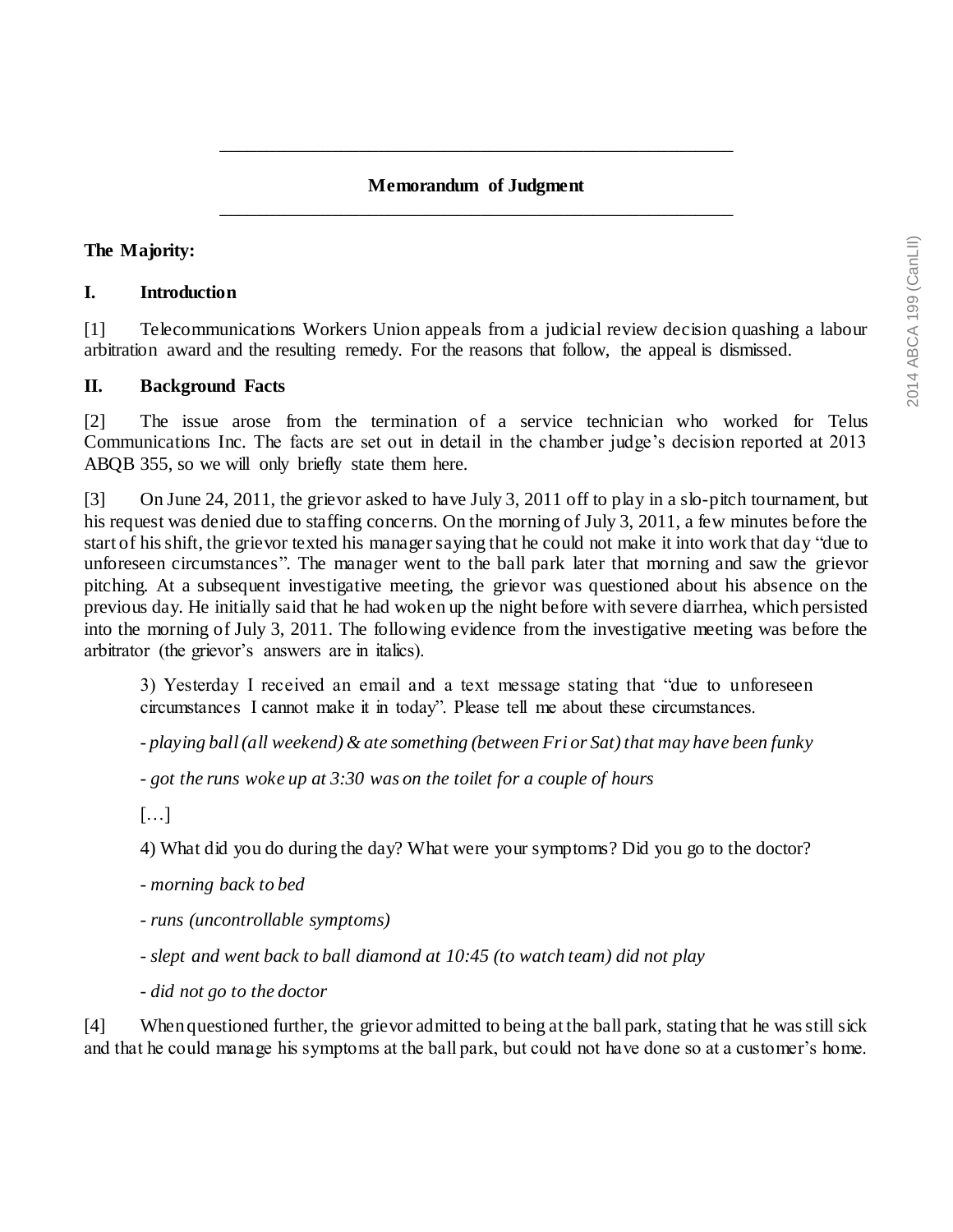The grievor asserted twice that he was there to watch, rather than play. Upon being confronted that the manager saw him playing, he said that he was only pitching, not batting.

8) On June 24, 2011 you requested the day (July 3) off to play in the slo-pitch tournament, but it was denied due to business reasons. Were you playing slo-pitch yesterday?

*No – had previously booked a job downtown (I wouldn't have done that if I knew I was gonna take the day off)*

[…]

9) I have reliable information that you were able to report to work yesterday, but chose not to? Is this true?

*- (who told you?)*

*- in morning not able to work (Q: But you were able to slo-pitch?)*

*- I was a pitcher just stood there (played ball and was pitcher)*

[5] Telus terminated the grievor. The Union grieved the termination.

[6] At the hearing before the arbitrator, Mr. Sartison (the grievor's manager) testified about the impact that the incident had on the employer. The arbitrator summarized Mr. Sartison's testimony as follows:

He said "we considered it a serious incident, that the grievor had lied three times until he was confronted and came clean".

[…]

Mr. Sartison stated that in these circumstances of missed assignments there becomes "a significant impact on customers down the line" and the non-performance can impact the company adversely in relation to its competitors.

[…]

At the conclusion of his direct evidence, Mr. Sartison was asked if he could trust the grievor again; he responded: "Absolutely not".

- [7] In cross-examination at the arbitration hearing, the grievor gave the following evidence:
	- Q: You acknowledge you lied three times to Sean (Sartison)?
	- A: Yes.
	- […]
	- Q: You say there was a lot of pressure so you lied three times?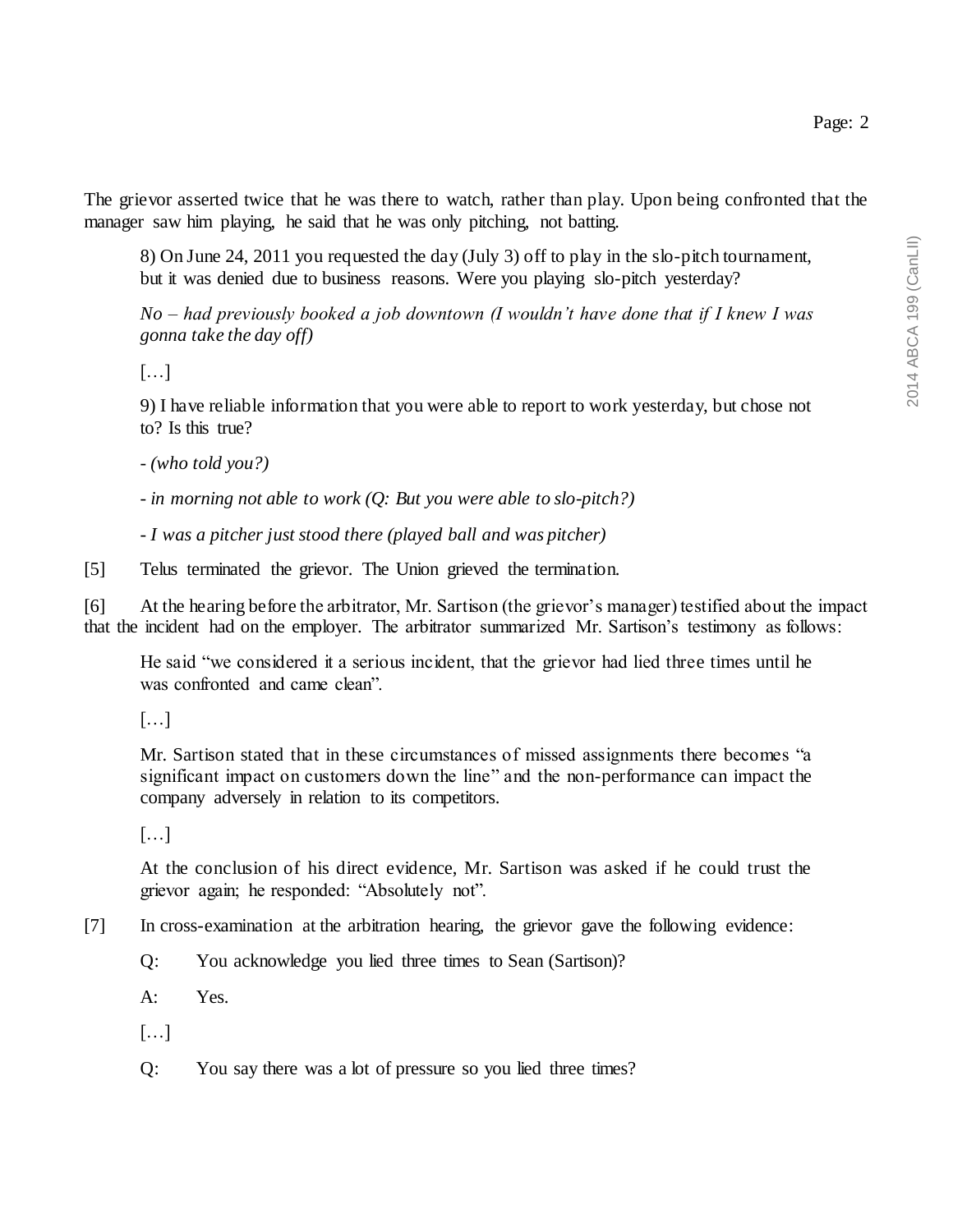Page: 3

- A: I did. I was worried. I made a bad judgment call.
- Q: Do you understand the trust relationship has been broken?
- A: Yes.
- Q: You concealed the true reason for your absence?
- A: Not really, I was sick.
- Q: You understand that your actions negatively impacted customer service?

A: Yes.

### **III. The Arbitrator's Decision**

[8] In this case, it is necessary to set out the detailed reasons articulated by the arbitrator.

I can appreciate the indignation of TELUS based on facts in two instances and their perceptions in two other instances:

1. The grievor lied twice at the investigative meeting about not playing ball, then diminished the extent of his involvement as the pitcher by saying he was "just standing there".

2. He only came clean at the investigative meeting when he was confronted with evidence that he was playing ball.

3. The grievor took July 3 off after being refused an authorized absence, which TELUS suspects was preplanned and then came up with a concocted excuse of illness, all the while intending to play ball.

4. The grievor intended to claim a sick day, when he was not sick, and only did not do so because he was "found out".

However, I believe that TELUS over-reacted to the grievor's dishonesty, and the termination cannot stand for the following reasons:

1. The grievor's account of his illness was plausible, as was his explanation about being able to deal with the diarrhoea [sic] at the ball park but not in a customer's home. TELUS had no evidence that he had not been sick during the night and early morning or did not have to use the washroom at the ball park. It was unreasonable for TELUS to argue that there was no evidence of a policy that an employee, in the circumstances described by the grievor, could not use a customer's washroom when it became necessary. A customer should not be put in that position. I would expect a customer to be quite taken aback by such an occurrence. I can imagine the censoring of the grievor by TELUS if he had been forced to use a customer's washroom, with unfortunate results, and the customer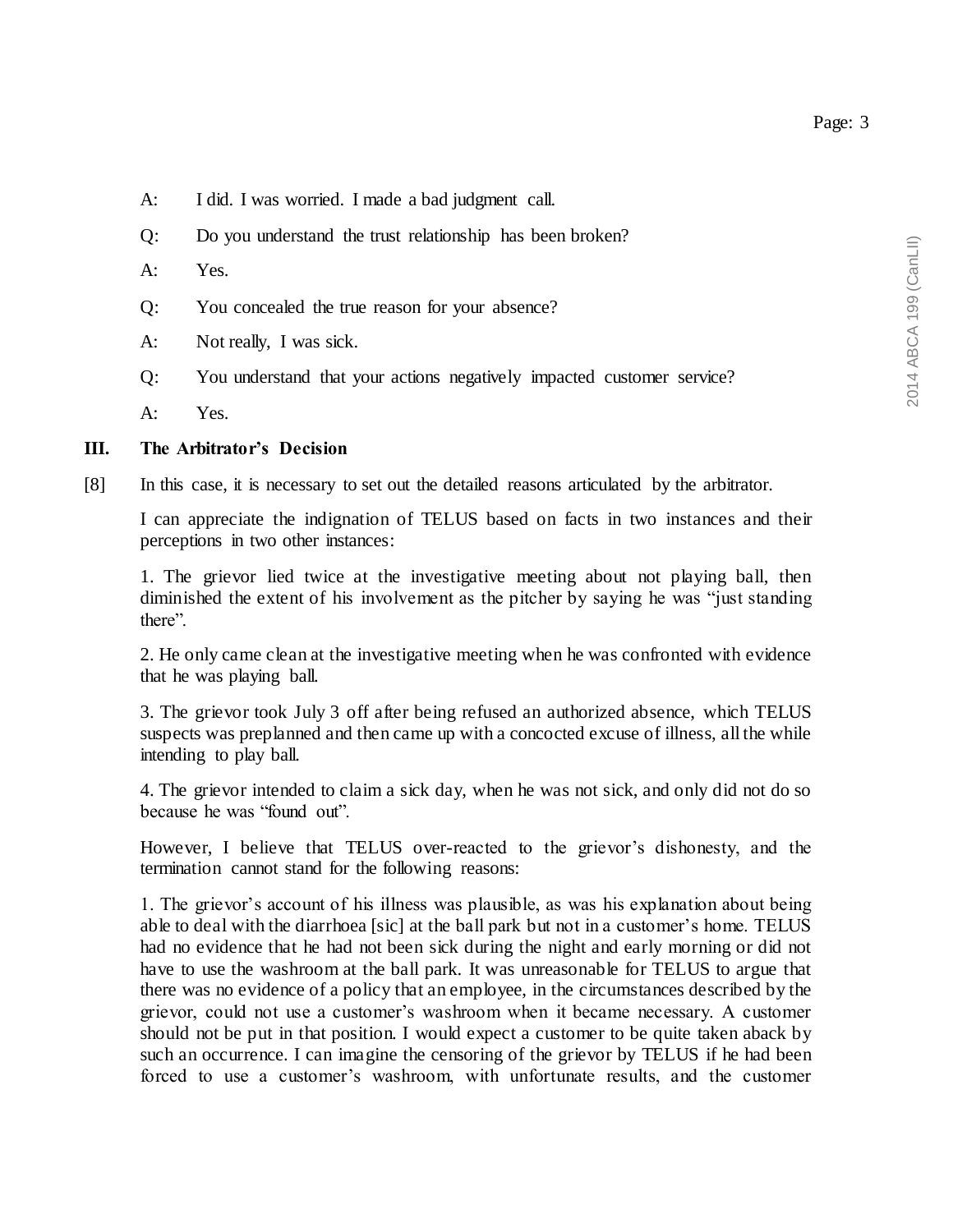complained to TELUS. It was bad enough that the grievor felt no compunction about potentially creating an unwelcome scene in the public washroom at the ball park.

2. The cases relied by the Union contain several examples of minor discipline being imposed for purported sick absences because TELUS "could not prove he was not sick". In this case, there is **no** evidence (beyond his being able to pitch which he says was because he could use the washroom at the ball park), he was not sick and that his health improved at any point in the day such that he could have reported to work, without difficulty, in the afternoon. Obviously TELUS, because of the suspicious circumstances, was not prepared to give any benefit of the doubt to the grievor about being sick and unable to be at work in customers' homes. [Emphasis in the original]

3. The grievor's absence was not an unreported absence. Even before his shift was to commence he had, at 7:47 a.m., texted Mr. Sartison: "due to unforeseen circumstances I cannot make it in today". He included in the text that he had been unable to contact Dispatch but would continue to try. He said in the investigative meeting that he had tried calling Dispatch about every 15 minutes from 7:15 to 8:45 a.m. but there was no answer. Those actions are not the actions of an employee that shows no regard for his employment responsibilities and no regard for the impact on customers. TELUS confirmed that he had texted the Dispatch Clerk at approximately 8:00 a.m. He again texted Mr. Sartison at 9:36 a.m. saying he could not get through to Dispatch and that they had not tried to contact him. He said he did not know what was going on. These circumstances strike me as being less of a violation of proper employee conduct than simply not showing up without any communication to TELUS which is described in three written warnings (Exhibit 18), two of which were as recent as 2011 and 2012:

Contrary to expectations, you did not call in to report your absence and the absence has been coded AN (unauthorized).

Obviously the grievor was concerned about his absence and was conscious, as he acknowledged in the investigative meeting, that his absence "absolutely" had an impact on customers. Although we heard no evidence about steps being taken by Dispatch, one would assume that once notified of an employee's absence, or becoming aware that an employee would not be at work, they would take steps to mitigate the impact on customers by contacting them to advise that the technician scheduled for the job was unable to come to work and arrangements were being made for the work to be done at another date convenient to the customer. (We know that Mr. Sartison did not take any steps in that regard, including not confronting the grievor at the ball park and suggesting he should report to work.). TELUS **knew** in this case that, for whatever reason, the grievor would not be coming to work and they should have taken the same appropriate steps as when an employee simply does not show up and does not call in. [We had no evidence about whether steps were, or were not, taken. The only notation on the Missed Work Report (Exhibit 4) under the heading "Customer Contacted" is "Wrong/No CBR #", whatever that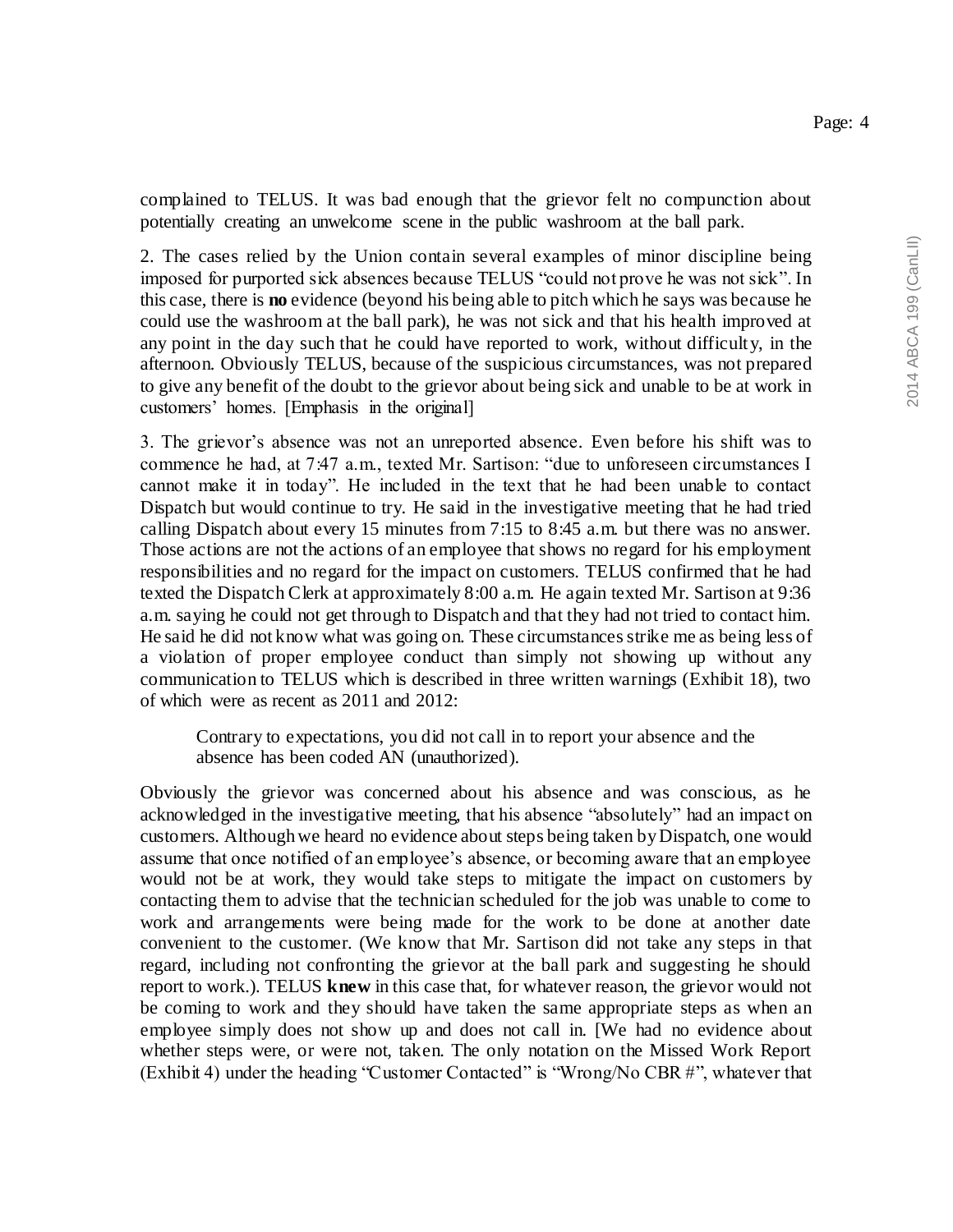means]. It is true that it may have been preferable for the grievor to have telephoned Mr. Sartison; I accept that the grievor was less than convincing about not remembering Mr. Sartison's instructions to call, not text. However, it appears from the reaction of Mr. Sartison, when he learned that the grievor would not be at work, that it would not have made any difference. Mr. Sartison said that Dispatch was responsible for dealing with such situations. [Emphasis in original].

4. As to the grievor being dishonest because he intended to claim a sick day, the first answer is that he **was** sick and was entitled to claim a sick day; there is no proof otherwise. Secondly, as the matter developed, particularly in the investigative meeting, he thought better about adding insult to injury. The fact is that there was **no** dishonesty about claiming a sick day because he did not. I reject the submission of Counsel for TELUS (p. 25 above) that the grievor "fraudulently" called in sick. [Emphasis in original].

5. This case comes down to the grievor lying about not playing ball until he was confronted with the evidence. My view is that it was a very misguided, nonsensical, half-truth or half-lie on the grievor's part and, aside from demonstrating very bad judgment as he acknowledged, it had insignificant impact. The grievor admitted, at the outset of the investigative meeting, that he was at the ball park. Being at the ball park was, in itself, a bad call, when he was sick. It was almost as incompatible as with his being sick as playing ball was incompatible. He did not attempt to hide the fact that he did not stay home and deal properly with his illness. He admits that he should not have gone to the ball park and played ball. Why he thought he should tell the truth about going to the ball park but lie about not playing ball defies understanding; it was indeed a bad judgment call when the full truth should not have made that much of a difference.

6. The uncompromising standard described by Ms. Lange, taken literally, leaves little room for flexibility or consideration of the circumstances. She said if an employee exacerbates the situation by lying at an investigative meeting, "we don't give employees second chances, we terminate". Perhaps Ms. Lange had a misconception about what the grievor had said because she testified: "He only admitted being at the ball park after irrefutable evidence." (He had, of course, admitted to being at the ball park but not to playing ball).

7. I have difficulty understanding why TELUS was not prepared to accept that the grievor's attitude at the investigative meeting and at the Arbitration Hearing had conviction and was sincere. My impression of the grievor's recorded answers at the investigative meting and his evidence at the Hearing was that he was contrite and does feel guilt and remorse. He readily admits it was bad judgment, that he let TELUS down, that it impacted customers and that he and TELUS would "have to rebuild our relationship." He "guarantee(s) it will not happen again".

8. Arbitrators certainly recognize that trust is essential to an employment relationship. That does not lead to the conclusion that every case of dishonesty, however minor, destroys the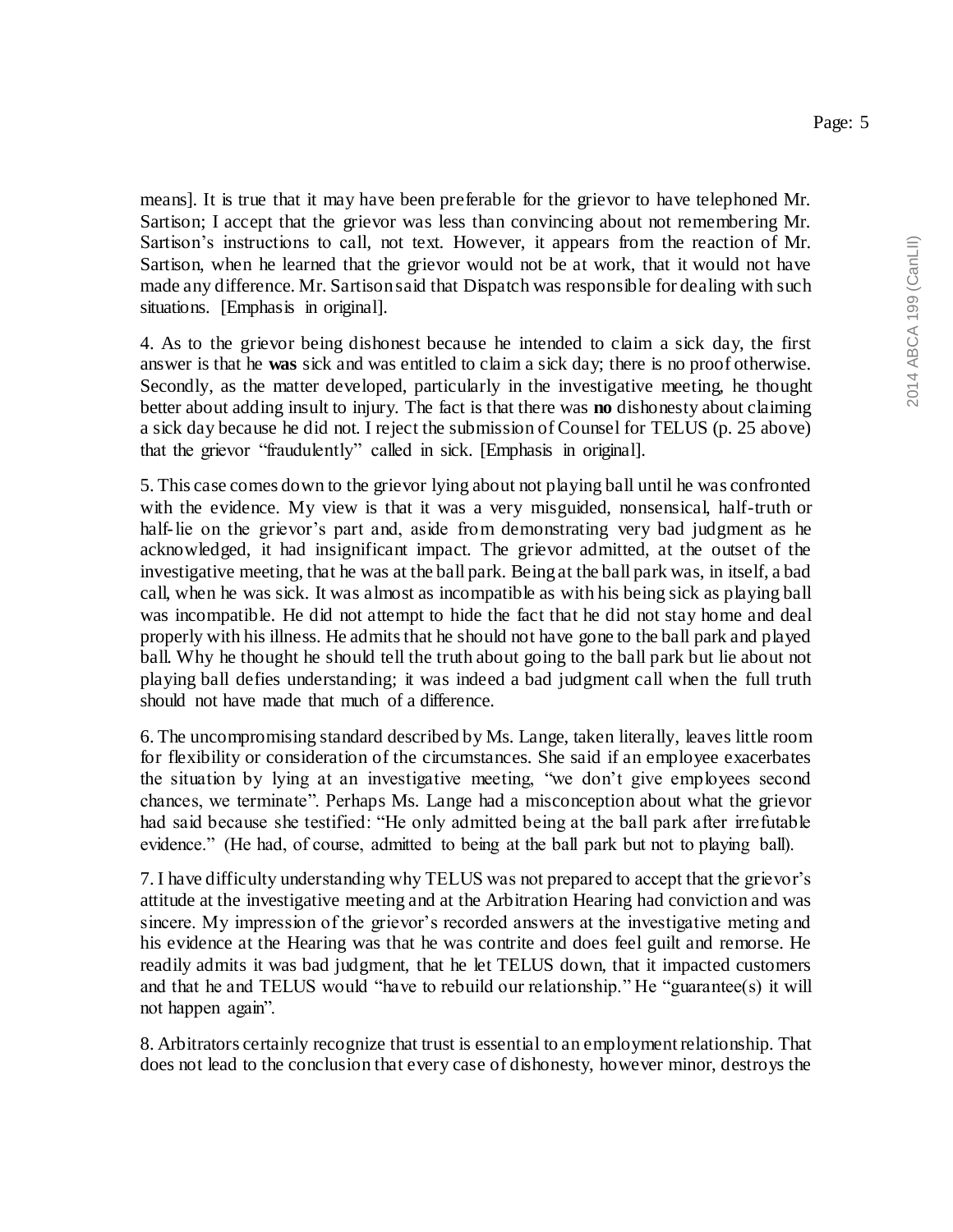trust relationship and warrants termination. I do not see sufficient reasons in this case to conclude that the trust cannot be re-established if the grievor is reinstated.

[9] Ultimately, the arbitrator concluded that the grievor should be reinstated and substituted a one-month suspension for the termination.

## **IV. The Chambers Judge's Decision**

[10] The chambers judge found the arbitrator failed to weigh the evidence and make a proper finding about whether the grievor was lying when he claimed to be too sick to report for work. In his view, this finding was central to the issue of whether Telus had established just cause for dismissing the grievor.

[11] The chambers judge held that the arbitrator's approach was unreasonable because it required Telus to prove that the grievor was not sick. He also found that the arbitrator's conclusion that the grievor was sick was contrary to the preponderance of evidence. The only evidence in support of the conclusion that the grievor was sick was his own testimony; however, the arbitrator questioned the grievor's credibility in most other aspects of his evidence.

[12] The chambers judge found that while not every illness that requires an employee to miss work will render that employee entirely incapacitated, the conclusion that an employee who is too sick to work could still pitch in a baseball game "defies logic and common sense": at para 36. He further found that it was unreasonable for the arbitrator to conclude that an illness so severe to merit missing work could be manageable from the pitcher's mound.

[13] The chambers judge found that it was unreasonable for the arbitrator to rely on evidence that the Telus manager did not confront the grievor at the ball park or otherwise attempt to reduce the impact of his absence on customer service as relevant and mitigating. In the chambers judge's view, that was irrelevant to whether the grievor was absent from work without a valid reason. Further, imposing an obligation on Telus to follow up on employee absences and to issue an additional directive to attend work was invalid. As well, the suggestion that discipline was warranted only in cases where customer service was affected was unreasonable.

[14] The chambers judge then turned his mind to the remedy. He held that on the evidence, the only reasonable conclusion was that the grievor lied about being sick, thus justifying the termination. He was of the view that "remitting this matter to a different arbitrator to arrive at the only reasonable conclusion serves no useful purpose": at para 68. The chambers judge quashed the arbitrator's conclusion and upheld the grievor's termination.

## **V. Grounds of Appeal**

[15] The sole issue on appeal is whether the chambers judge correctly applied the reasonableness standard of review to the arbitrator's decision.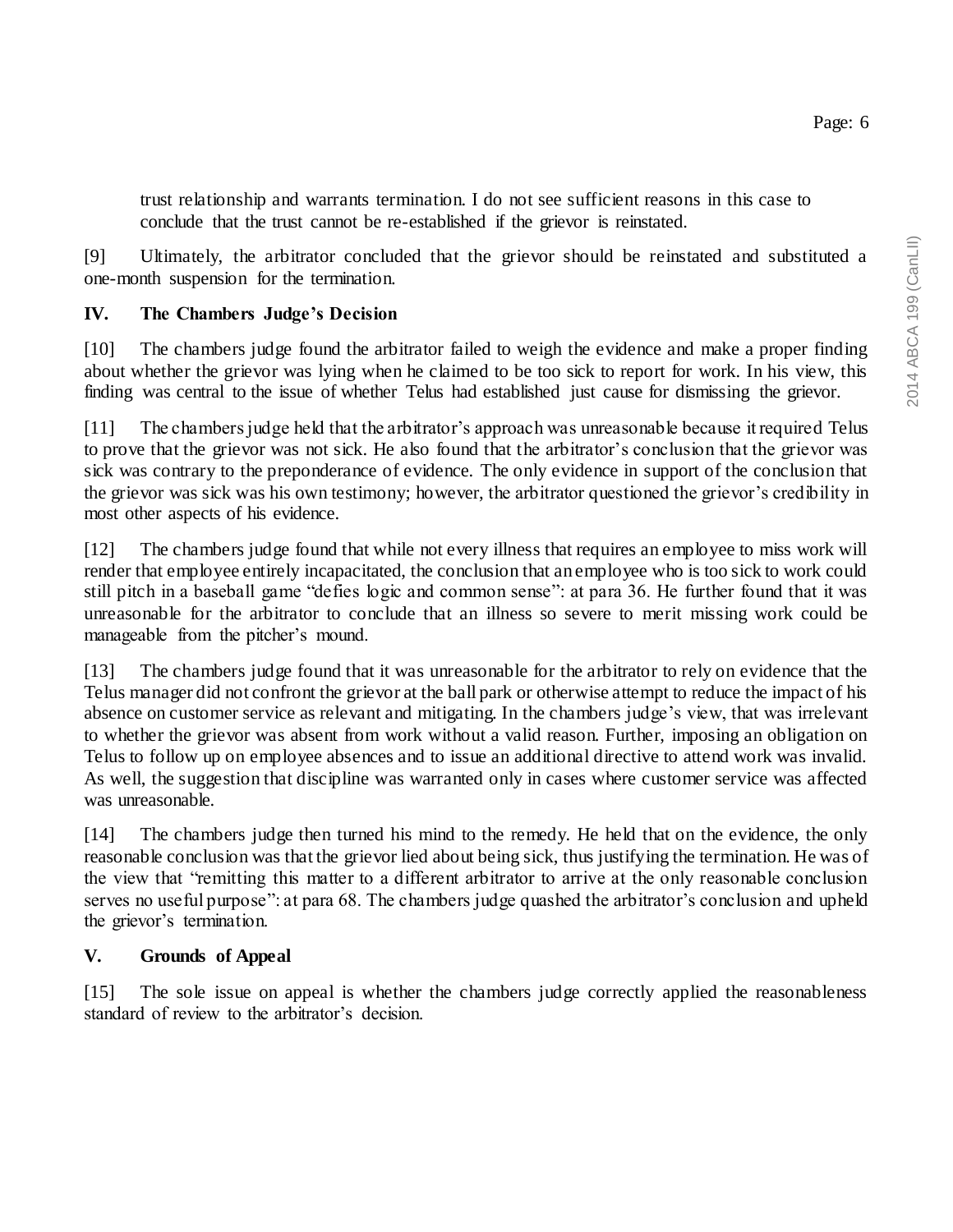2014 ABCA 199 (CanLII) 2014 ABCA 199 (CanLII)

Page: 7

## **VI. Standard of Review**

[16] This court, on an appeal from a judicial review decision, must determine whether the reviewing chambers judge correctly selected and applied the appropriate standard of review and, if not, to assess the arbitrator's decision in light of the correct standard: *AUPE v Alberta*, 2013 ABCA 212 at para 30, 553 AR 248; *Alberta v Alberta Union of Provincial Employees,* 2008 ABCA 258 at para 19, 433 AR 159.

# **VII. Analysis**

[17] The parties agree that the reasonableness standard of review applies to the arbitrator's decision, but disagree about whether the chambers judge correctly applied this standard. They also disagree about whether the chambers judge was entitled to uphold the grievor's termination or whether he should have remitted the matter back to the arbitrator.

[18] We will first consider the chambers judge's analysis into the adequacy of the arbitrator's reasons and then consider the appropriate remedy.

## **A. Adequacy of Reasons**

[19] As a general rule, a reviewing court must afford deference to arbitral awards under a collective agreement and, thus, reviews them on the reasonableness standard of review: *Alberta Health Services v Alberta Union of Provincial Employees*, 2013 ABCA 243 at para 10, 88 Alta LR (5th) 57.

[20] In *Canada (Citizenship and Immigration) v Khosa*, 2009 SCC 12 at para 59, [2009] 1 SCR 339, the Supreme Court explained the application of the reasonableness standard in the following terms:

Reasonableness is a single standard that takes its colour from the context. One of the objectives of *Dunsmuir* was to liberate judicial review courts from what came to be seen as undue complexity and formalism. Where the reasonableness standard applies, it requires deference. Reviewing courts cannot substitute their own appreciation of the appropriate solution, but must rather determine if the outcome falls within "a range of possible, acceptable outcomes which are defensible in respect of the facts and law" (*Dunsmuir*, at para. 47). There might be more than one reasonable outcome. However, as long as the process and the outcome fit comfortably with the principles of justification, transparency and intelligibility, it is not open to a reviewing court to substitute its own view of a preferable outcome.

[21] The chambers judge was required to consider whether the arbitrator's decision falls within a range of possible acceptable outcomes which are defensible in respect of the facts and the law. In doing so, he was required to also consider the decision-making process and determine whether his decision is intelligible, transparent and justiciable.

[22] The correct approach to this task was articulated by the Supreme Court in *Law Society of New Brunswick v Ryan*, 2003 SCC 20 at para 56, [2003] 1 SCR 247: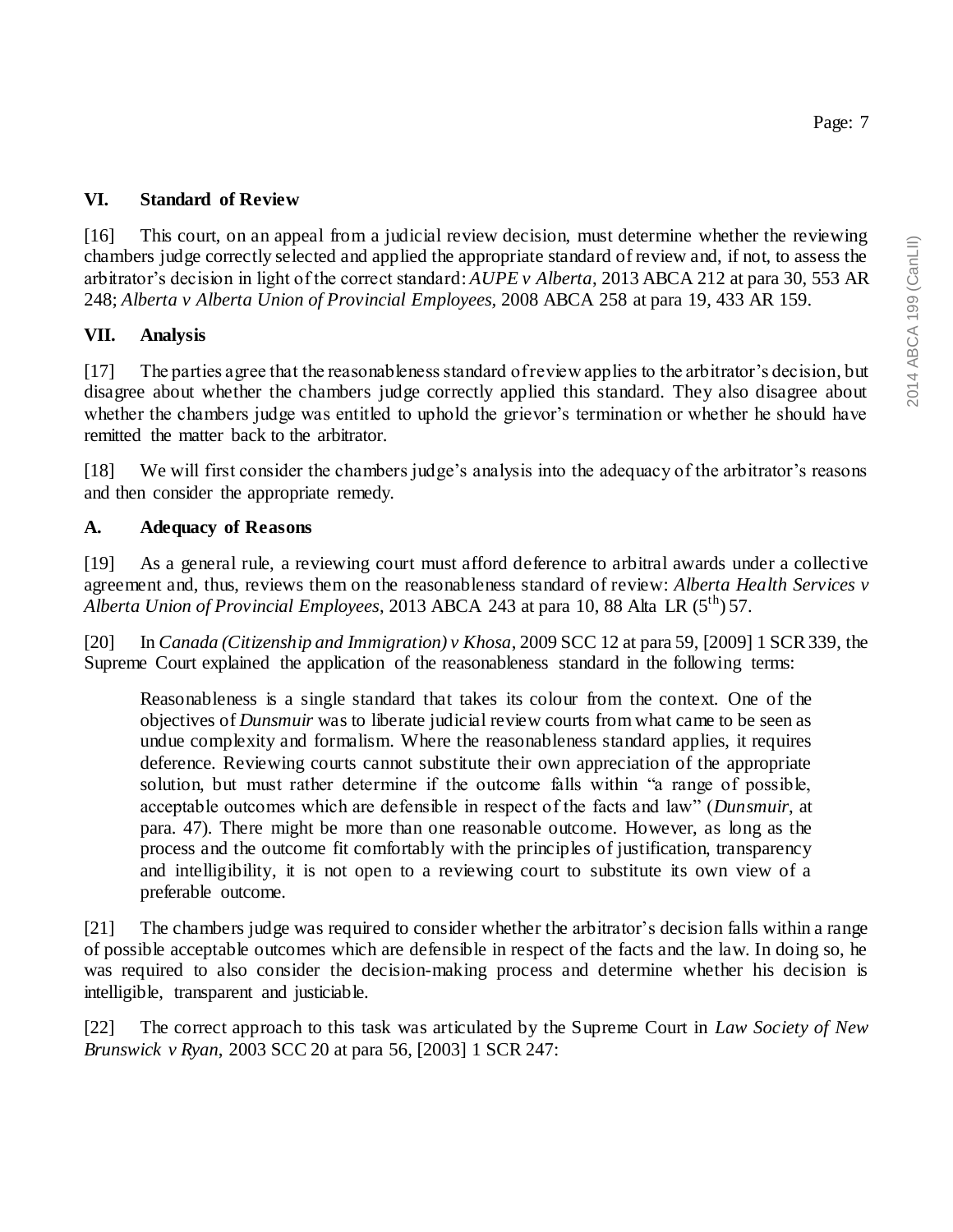This does not mean that every element of the reasoning given must independently pass a test for reasonableness. The question is rather whether the reasons, taken as a whole, are tenable as support for the decision. At all times, a court applying a standard of reasonableness must assess the basic adequacy of a reasoned decision remembering that the issue under review does not compel one specific result. Moreover, a reviewing court should not seize on one or more mistakes or elements of the decision which do not affect the decision as a whole.

[23] In *Newfoundland and Labrador Nurses' Union v Newfoundland and Labrador (Treasury Board)*, 2011 SCC 62 at para 14, [2011] 3 SCR 708, the Supreme Court affirmed that the task of the reviewing court is to undertake an "organic exercise" and read the reasons together with the outcome to determine whether the result falls within a range of possible outcomes.

[24] It is our task, therefore, to determine whether the chambers judge was correct in his application of the reasonableness standard. In doing so, this court steps into the shoes of the reviewing judge to determine whether the arbitrator's decision was reasonable.

[25] At the arbitration hearing, Telus had to establish just cause for terminating the grievor. Once a *prima facie* case is made out, the grievor bears the onus to refute it. Then, the arbitrator must decide whether Telus proved just cause for termination. The question of whether the grievor was too sick to work was central to whether Telus had just cause to dismiss the grievor. This question required the arbitrator to weigh all the available evidence. Instead, the arbitrator focused on the fact that Telus did not adduce direct evidence that the grievor was not sick. In our view, it was unreasonable for the arbitrator to require Telus to prove that the grievor was in fact sick and to resolve the critical finding about whether the grievor was sick on the basis of Telus's onus alone. Instead, the arbitrator was required to weigh all of the evidence and determine whether the grievor had falsely called in sick.

[26] The arbitrator also erred by not considering all of the available evidence and by not conducting a thorough assessment of the grievor's credibility. In assessing the grievor's credibility, the arbitrator was required to consider whether his story was consistent with the overall circumstances. In *Faryna v Chorny*, [1952] 2 DLR 354 at 357, 4 WWR (NS) 171, the British Columbia Court of Appeal framed the test in the following terms:

The credibility of interested witnesses, particularly in cases of conflict of evidence, cannot be gauged solely by the test of whether the personal demeanour of the particular witness carried conviction of the truth. The test must reasonably subject his story to an examination of its consistency with the probabilities that surround the currently existing conditions. In short, the real test of the truth of the story of a witness in such a case must be its harmony with the preponderance of the probabilities which a practical and informed person would readily recognize as reasonable in that place and in those conditions.

[27] In this case, the grievor's credibility should have been called into question in light of the following evidence: he had requested to have that day to play in the softball tournament approximately two weeks prior; this request was denied for business reasons; a Telus supervisor observed the grievor pitching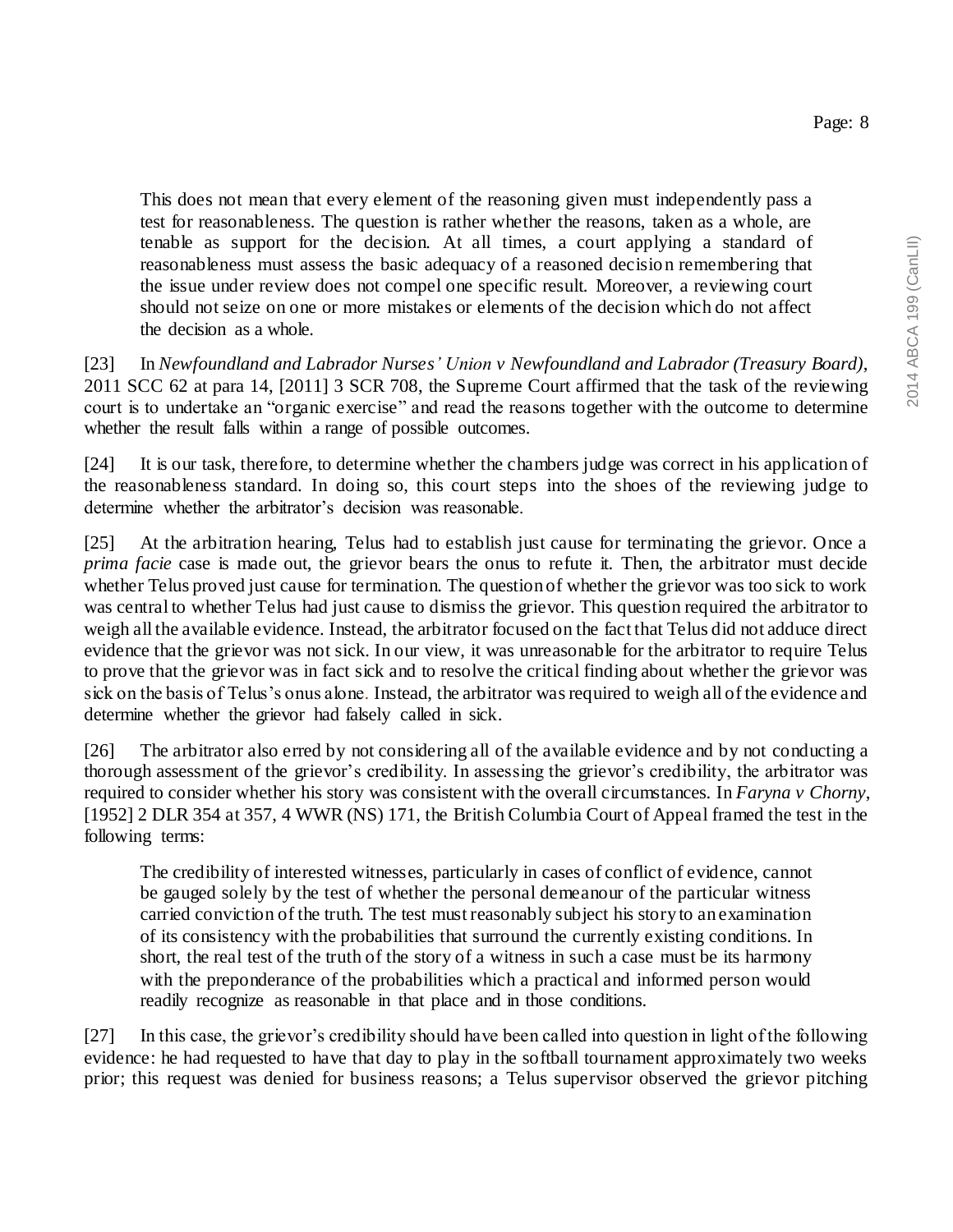merely hours after he called in sick (he texted in sick at 7:47 a.m. and then again at 9:36 a.m.; he was pitching at least by 10:45 a.m.); during the investigative meeting, the grievor lied about playing softball until he was confronted; he admitted to playing only when he was confronted with the truth and even then, he attempted to minimize his involvement; and the arbitrator's own finding that the grievor was "less than convincing" about not remembering his manager's instructions to call, rather than text if he had to be absent from work.

[28] The grievor's own testimony that he was sick ought to have been balanced against the circumstantial evidence in this case. The arbitrator's failure to perform this analysis and to consider contradictory evidence, coupled with the sole reliance on the lack of direct evidence of sickness from Telus, creates a gap in the reasons, which renders them unintelligible: *Spinks v Alberta (Law Enforcement Review Board)*, 2011 ABCA 162 at paras 29-30, 505 AR 260. It is unclear how the arbitrator arrived at his findings on credibility and reliability without considering the totality of the evidence before him. This calls into question the transparency, justifiability, and intelligibility of the reasons as directed by *Dunsmuir*. Therefore, the chambers judge was correct in finding that the arbitrator's decision was not reasonable.

[29] Further, the arbitrator's finding that "it was a very misguided, nonsensical, half-truth or half-lie on the grievor's part and, aside from demonstrating very bad judgment as he acknowledged, it had insignificant impact" is not a finding that is supported by the evidence. Telus's manager gave uncontroverted evidence that he could not trust the grievor again. Indeed, the grievor himself acknowledged lying to his manager, acknowledged that the trust relationship had been broken, and that his actions negatively impacted customer service. Thus, the arbitrator's finding that the grie vor's actions had "had insignificant impact" was not founded in the evidence and is therefore unreasonable.

[30] The chambers judge also found that the arbitrator's decision was unreasonable in its result. First, we agree with the chambers judge and with Telus that this results in an overly expansive approach to sick leave. The arbitrator's award suggests that an employee can be too sick to come into work, but not sick enough to play in a softball tournament. This cannot be a reasonable interpretation of the sick leave provisions. Second, the chambers judge concluded that the penalty imposed by the arbitrator was not reasonable. We agree. The arbitrator recognized that trust is essential to an employment relationship, but ultimately concluded that there was no "sufficient reason in this case to conclude that the trust cannot be re-established if the grievor is reinstated." As discussed above, Telus's evidence was clear that the trust relationship was irreparably damaged. Indeed, the arbitrator summarized Telus's evidence in this manner: "At the conclusion of his direct evidence [the grievor's manager] was asked if he could trust the grievor again; he responded: 'Absolutely not.'" This evidence was uncontroverted. Therefore, the arbitrator's conclusion that their trust relationship could be re-established if the grievor was reinstated was contrary to the evidence.

[31] Further, the arbitrator's decision to reinstate the grievor was unreasonable because it failed to consider relevant factors. Those factors included: Telus's evidence that the trust relationship was irreparably damaged; service to its customers was disrupted as a result of the grievor's absence; the grievor's repeated lies at the investigative meeting and his acknowledgment of those lies at the arbitration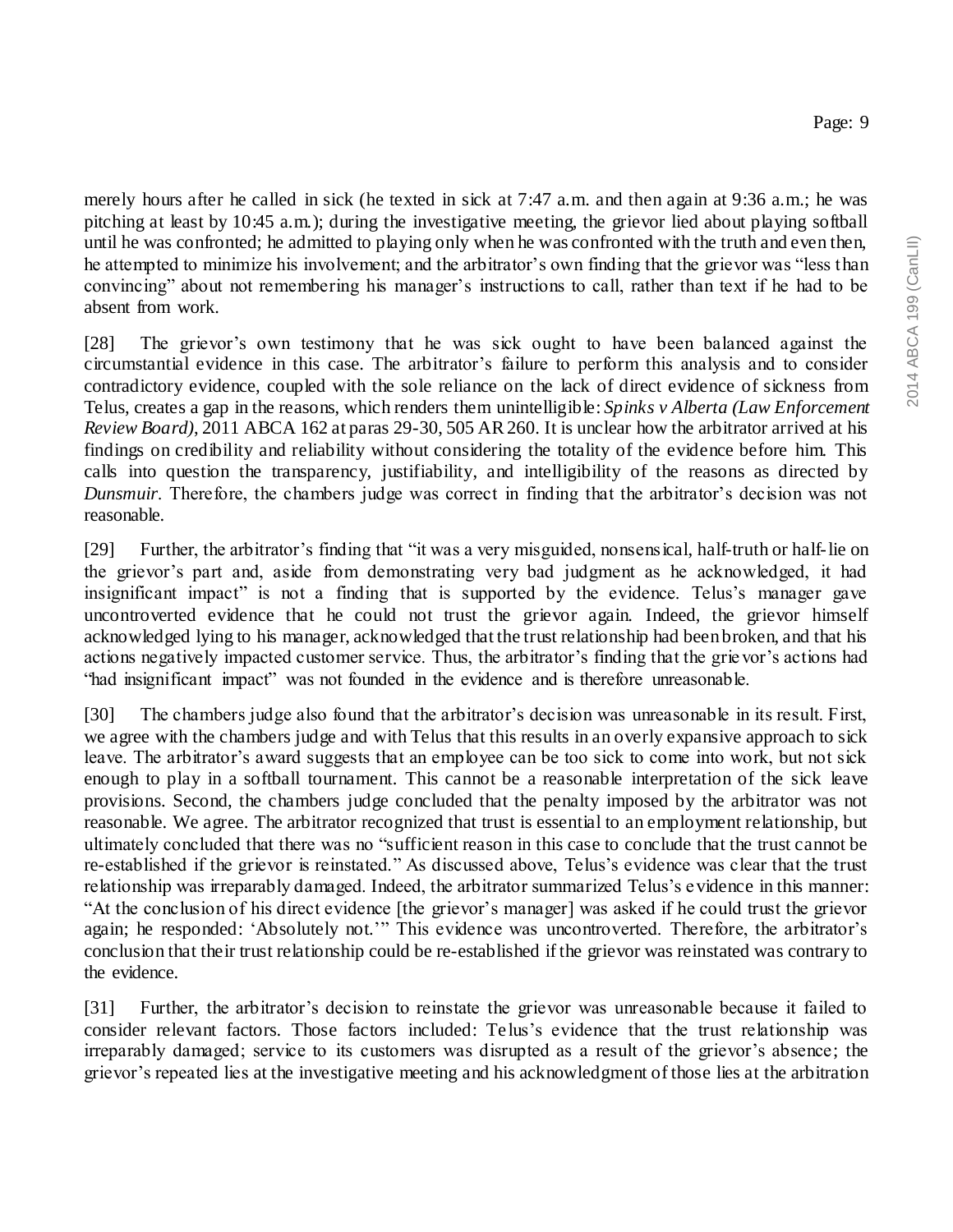hearing; the grievor was in a position of trust that required him to work independently and unsupervised, to have access to personal information of customers, and to access their homes; and established jurisprudence holding that reinstatement is not available where the employee engaged in protracted dishonest conduct. The arbitrator appears to suggest that the grievor's failure to report his absence is minimized or mitigated by Telus failing to take steps to notify customers that the work would not be carried out that day. While it is not entirely clear if the arbitrator relied on this factor in arriving at the final award, we find that these would have been unreasonable factors for him to consider. We therefore find that the arbitrator's failure to consider the relevant factors listed above and the reliance, if any, on irrelevant factors render his decision unreasonable.

[32] We conclude that the chambers judge was correct in concluding that the arbitrator's decision and award cannot stand. The chambers judge was aware that it is important that he not parse the decision of the arbitrator "too minutely": para 21. He approached the arbitrator's decision holistically and correctly concluded that the arbitrator's decision was not within the range of possible outcomes defensible in respect of the facts and law.

[33] This ground of appeal is dismissed.

## **B. Remedy**

[34] Once the chambers judge quashed the arbitrator's decision and award, he was required to fashion a remedy. The chambers judge's choice of remedy is a question of mixed fact and law, reviewable on the palpable and overriding error standard of review.

[35] The parties agree that a reviewing court must quash the decision of an administrative tribunal if it is unreasonable. Once a reviewing court determines that an administrative body has rendered an unreasonable decision, the matter must, in theory, be sent back for a rehearing. However, the court may issue a decision on the merits if returning the case to the administrative tribunal would be pointless: *Giguère v Chambre des notaires du Québec,* 2004 SCC 1 at paras 65-66, [2004] 1 SCR 3 [*Giguère*].

[36] Where the facts before the tribunal lead only to one reasonable result, it would serve no useful purpose to remit the matter back to arbitration: *Canadian Airlines International Ltd v C.A.L.PA.* (1997), [1998] 1 WWR 609 at para 75, 95 BCAC 40 (CA). In other words, the court has discretion not to send a matter back to a tribunal "where, in light of the circumstances and the evidence in the record, only one interpretation or solution is possible, that is, where any other interpretation or solution wo uld be unreasonable": *Giguère*, *supra* at para 66.

[37] While both parties agreed that dishonesty is serious because of its impact on the trust relationship between employer and employee, the chambers judge found that the arbitrator's conclusion that the trust relationship was not irreparably damaged was coloured by his unreasonable conclusion about the grievor being sick on the day in question.

[38] The reviewing chambers judge concluded that "the only reasonable conclusion on the evidence is that the grievor lied about being sick" and that termination was the only reasonable outcome. He found that, based on any line of analysis, to order the reinstatement of an employee who falsely called in sick in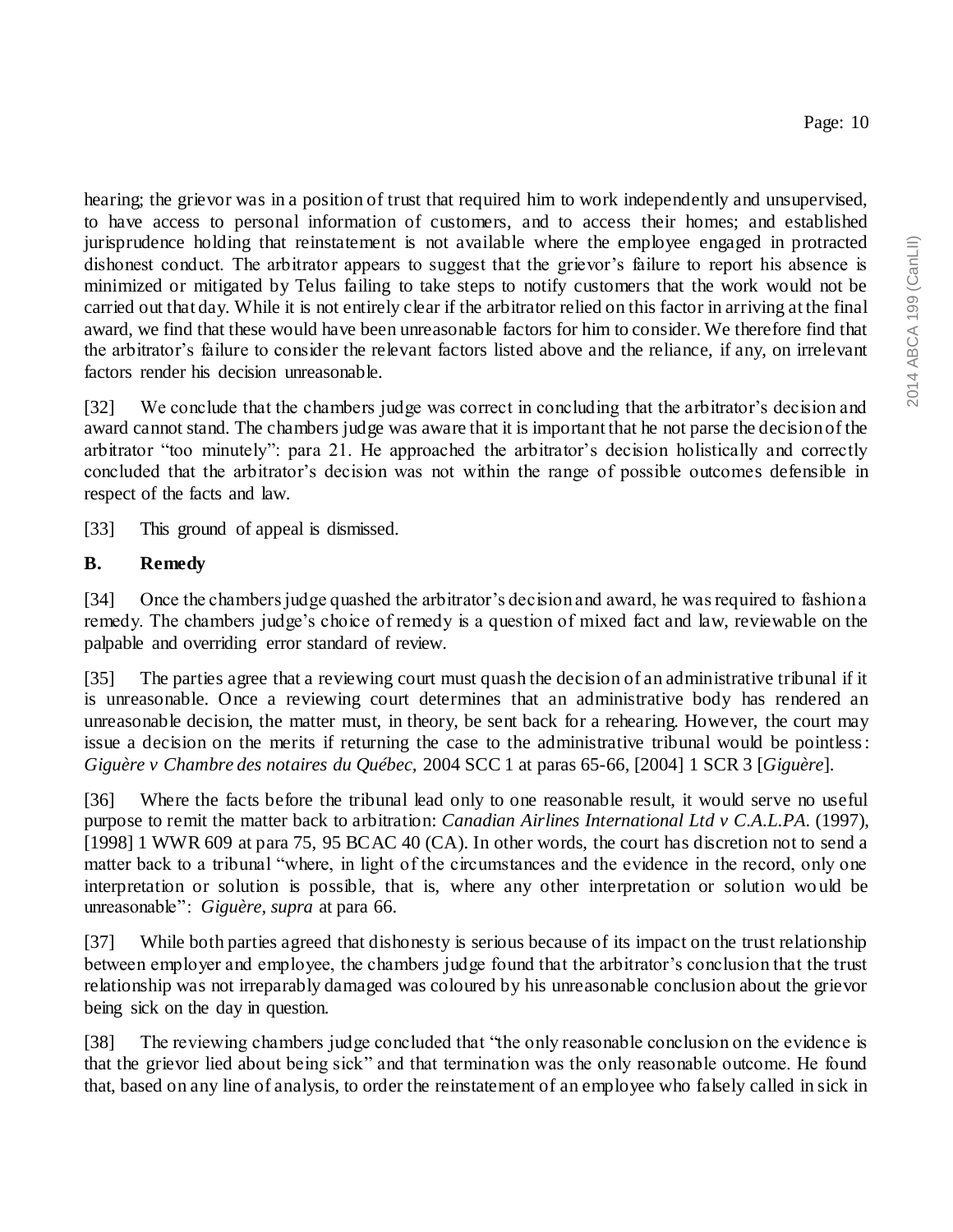order to play baseball, then repeatedly lied to his employer after the fact, and at arbitration undermined the trust relationship between Telus and the grievor such that it could not be repaired.

[39] Here, the reviewing chambers judge correctly recognized that arbitrators are entitled to considerable deference. He also correctly recognized that reviewing courts function to protect parties and the administrative system from unreasonable decisions. Rather than usurping the proper functioning of administrative tribunals, this is a balancing that respects the role of tribunals to c hoose from among reasonable options and the responsibility of the courts to protect litigants and administrative schemes from unreasonable decisions. We find that the chambers judge's decision to uphold the termination was consistent with existent caselaw, public policy, and the supervisory role of the courts in the administrative process. This ground of appeal is dismissed.

### **VIII. Conclusion**

[40] The appeal is dismissed.

Appeal heard on February 4, 2014

Memorandum filed at Calgary, Alberta this 19th day of June, 2014

O'Ferrall J.A.

Veldhuis J.A.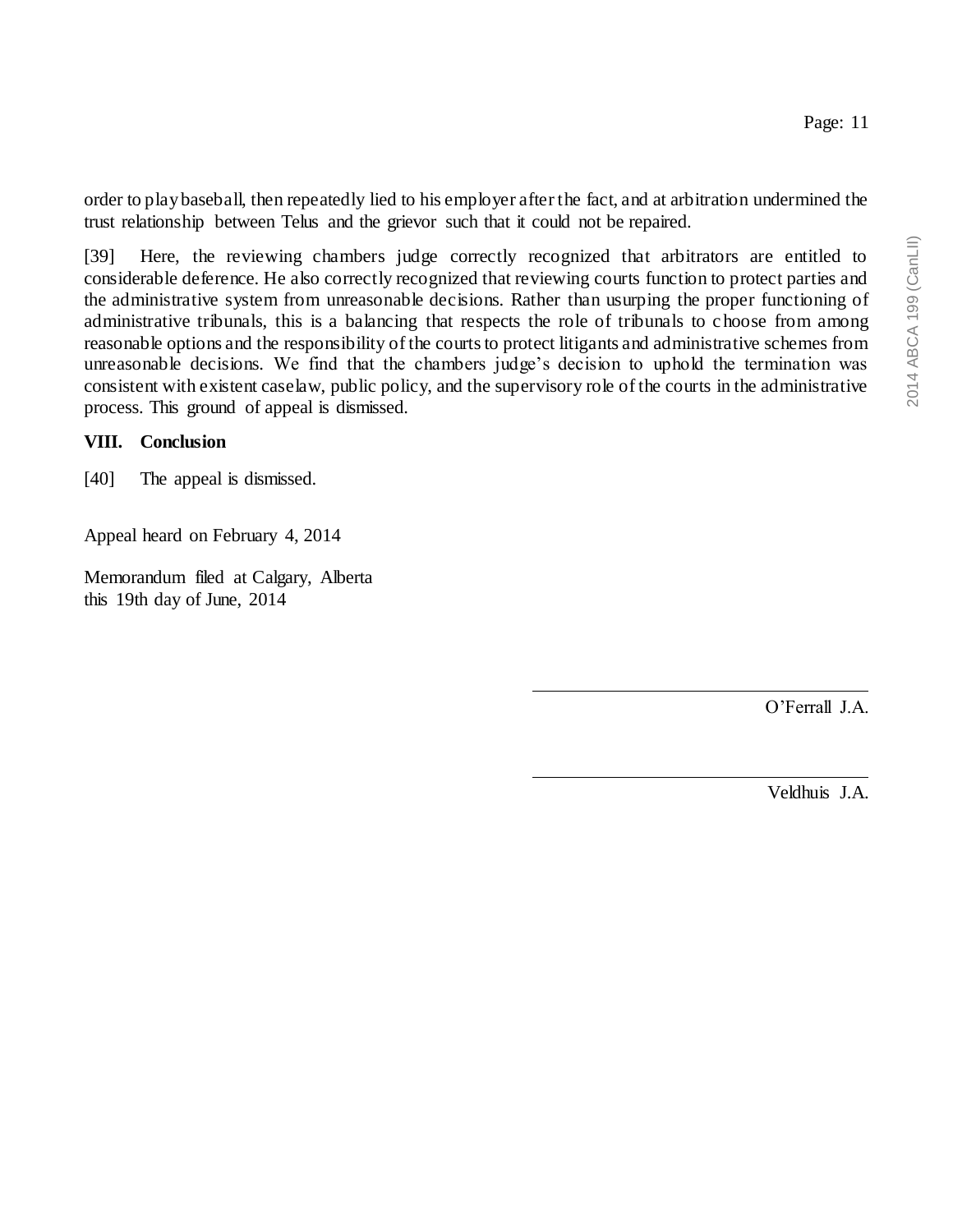[41] I am in substantial agreement with the reasons of my colleagues. However, in my opinion, the appeal can be wholly decided on the grievor's lack of credibility.

[42] To explain, the arbitrator concluded that the grievor had lied at the investigative meeting regarding his absence. From the outset, the grievor claimed his absence was due to an unforeseen illness which caused him to have to use the toilet for "a couple of hours". When confronted, the grievor admitted that he had actually gone to the ballpark despite his illness, but he minimized his participation, claiming that he was "just standing there". Twice, he claimed that he was there to watch and had not played. He subsequently "came clean" and admitted that he was also pitching, but only after being confronted with compelling conflicting evidence by the employer. That led the arbitrator to conclude that the grievor lied multiple times to his employer during the investigation of his absence.

[43] Then, the arbitrator considered the grievor's testimony at the hearing and, in particular, his explanation for texting, rather than phoning-in to report his absence, as he had been instructed by the employer. On this point, the arbitrator concluded: "I accept that the grievor was *less than convincing* about not remembering Mr. Sartison's instructions to call, not text" [emphasis added]. I understand this to be a finding that this evidence offered by the grievor at the arbitration hearing was not worthy of belief and was, in fact, disbelieved by the arbitrator.

[44] Despite these findings, the arbitrator concluded that Telus "overreacted" to the grievor's dishonesty by terminating him, because in his (the arbitrator's) opinion, the grievor's account of his illness and his explanation for being at the ballpark was "plausible". Unfortunately, "plausible" is ambivalent. Depending on the context, the meaning of "plausible" can vary from "credible and reasonable" to merely "possible and conceivable". It is also used to describe an explanation that may or may not be true, or a falsehood which has the appearance of truth.

[45] It is not for us to parse the language used by the arbitrator, but context is important. Here the undisputed findings were that the grievor had lied to his employer multiple times and that part of his testimony before the arbitrator was "less than convincing". Seen in that light, the characterization of his remaining testimony as "plausible" cannot be taken as a finding that the grievor was credible. To the contrary, no part of the arbitrator's decision supports the credibility of the grievor. I recognize that the arbitrator subsequently found the grievor was remorseful, contrite and at times, sincere, but these observations are not an endorsement of his credibility.

[46] In conclusion, I am mindful that the arbitrator's findings of fact are entitled to appellate deference. However, the grievor was found to be untruthful to his employer and to have offered false evidence at the arbitration hearing. These findings are well supported by the evidence. In my opinion, they preclude any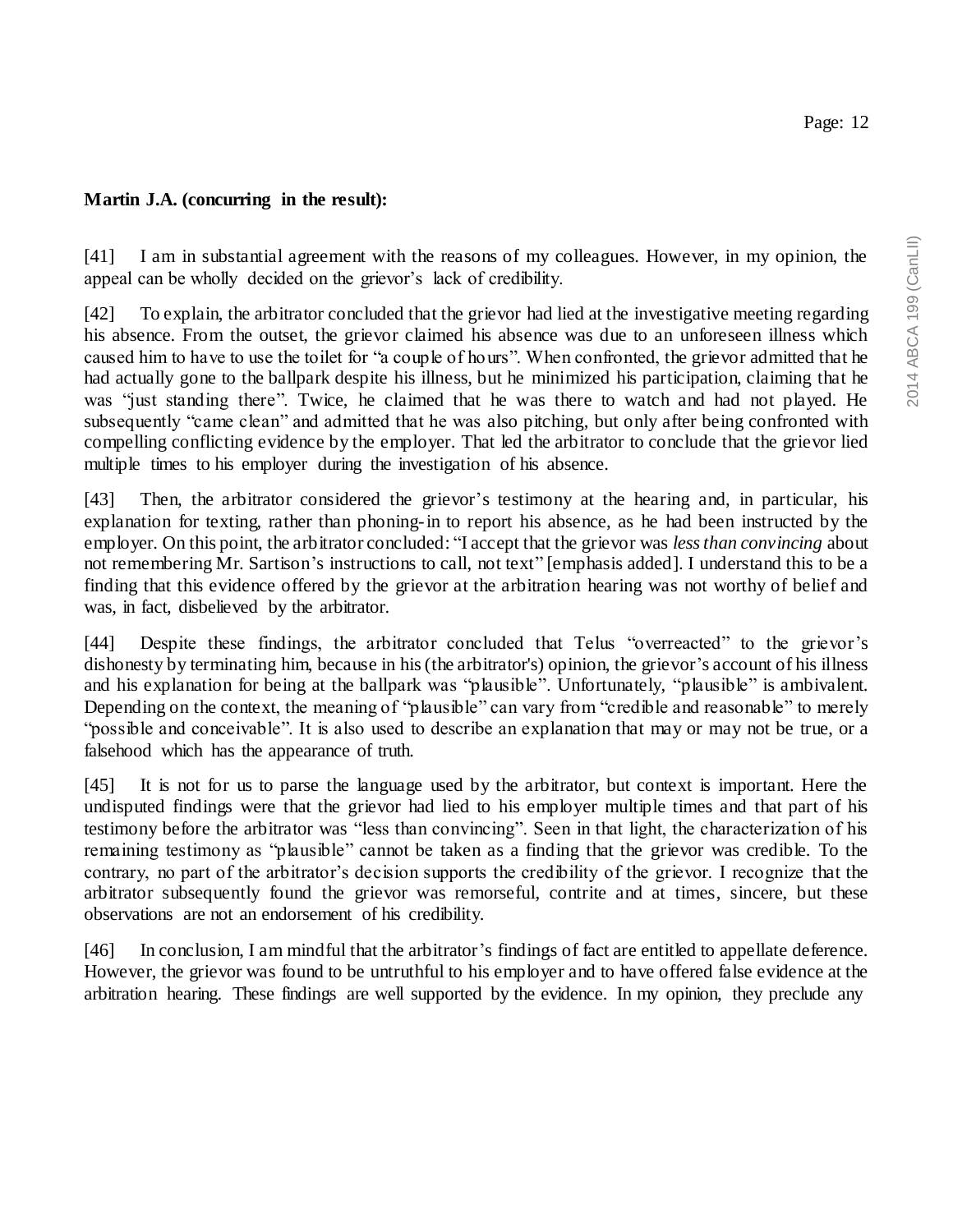possibility for reinstatement of the employment relationship and they alone are sufficient to dispose of this appeal. I would dismiss the appeal for that reason.

Appeal heard on February 4, 2014

Memorandum filed at Calgary, Alberta this 19th day of June, 2014

Martin J.A.